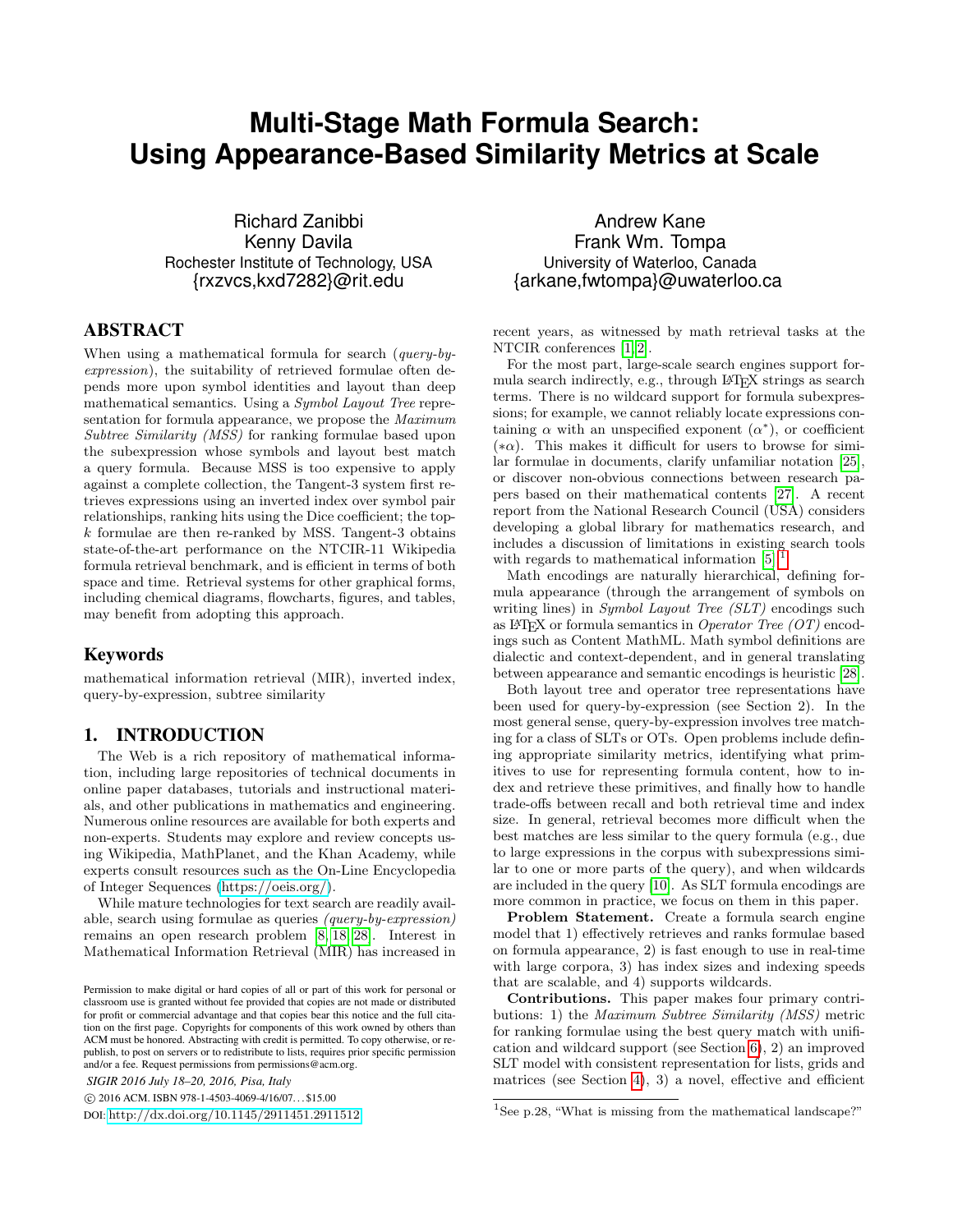core engine for symbol pair-based retrieval (see Section [5\)](#page-3-0), and 4) state-of-the-art performance on the NTCIR-11 formula retrieval benchmark: our method is efficient in terms of time and space, and produces effective formula search results (see Section [7\)](#page-6-0).

#### <span id="page-1-2"></span>2. RELATED WORK

In this section we provide an overview of existing techniques for formula retrieval. We categorize approaches to query-by-expression as text-based, tree-based, or spectral according to the primitives used to represent formulae.

Text-Based Approaches. In text-based approaches, math expression trees are linearized before indexing and retrieval. Common normalizations include defining synonyms for symbols (e.g., function names), using canonical orderings for commutative operators and spatial relationships (e.g., to group  $a+b$  with  $b+a$  and  $x_i^2$  with  $x^2_i$ , enumerating variables, and replacing symbols by their mathematical type (e.g., numbers, variables, and classes of operators) [\[19,](#page-9-9) [28\]](#page-9-2).

Although linearization masks significant amounts of structural information, it allows text and math retrieval to be carried out efficiently by a single search engine. Most text-based methods use TF-IDF (term frequency-inverse document frequency) retrieval after linearizing expressions [\[14,](#page-9-10) [19\]](#page-9-9). In an alternative approach, the largest common substring between the query formula and each indexed expression is used to retrieve LATEX strings [\[17\]](#page-9-11). This captures more structural information, but also requires evaluating all expressions in the index using a quadratic algorithm.

Tree-Based Approaches. These methods represent formula appearance or semantics directly as trees. Expressions are indexed as complete trees, along with their subtrees to support partial matching. Tree indices may be compressed by storing identical subtrees uniquely [\[10\]](#page-9-8). In addition to exact matching of trees and/or subtrees, tree-edit distances with early stopping have been used for fast retrieval [\[11\]](#page-9-12). The substitution tree [\[6\]](#page-9-13) has been used to create indices for operator trees, with each path representing a series of subexpression variable substitutions [\[12\]](#page-9-14). The NII group from Japan has devised a hashing scheme to represent operator trees by a set of interdependent codes for all subexpressions [\[2,](#page-9-4) [18\]](#page-9-1) (see Section [7](#page-6-0) for results).

One method adapts TF-IDF retrieval for SLTs, using vectors of subexpressions, along with subexpressions where arguments are replaced by wildcards [\[13\]](#page-9-15). SLTs are modified, normalizing argument order for commutative operators and representing operator precedences. Text in the paragraphs preceding and following formulae are added to provide contextual features for improved ranking [\[24\]](#page-9-16).

Spectral Approaches. These approaches use paths or partial subtrees rather than complete subtrees as retrieval primitives. This can improve recall through more flexible partial matching of expressions (e.g. in the SLT for  $x_a^2$ ,  $x^2$ is a subtree, but  $x_i^2$  is not). Nguyen et al. convert operator trees to a bag of 'words' representing individual arguments and operator-argument triples [\[15\]](#page-9-17). A lattice is defined over generated word sets for formulae, and a breadth-first search starting from the query formula set is used to find similar formulae. Hiroya and Saito [\[9\]](#page-9-18) use bags of paths from the root to each operator and operand in an operator tree, with an inverted index used for retrieval. The large number of possible paths from the root make this technique brittle.

The Tangent-2 search engine uses the relative position of

symbols to create a bag of symbol pairs [\[20\]](#page-9-19), along with extensions to represent matrix and grid structures [\[16\]](#page-9-20). A symbol pair gives the location of symbol  $s_2$  relative to an ancestor symbol  $s_1$  in an SLT  $(s_1, s_2, \delta x, \delta y)$ , where  $(\delta x, \delta y)$ are horizontal and vertical displacements along writing lines from  $s_1$  to  $s_2$ . This representation supports partial matches well, while preserving enough information to return exact matches. Formula similarity is defined by the harmonic mean for the percentage of matched pairs in the query and a candidate (i.e., *Dice's coefficient*).<sup>[2](#page-1-0)</sup> A Dice coefficient variant incorporating symbol pair frequencies was found to perform similarly [\[20\]](#page-9-19). This technique combined with keyword retrieval in Lucene produced the highest Precision@5 result for the NTCIR-11 math retrieval task (92%) [\[2\]](#page-9-4).

Limitations of Symbol Pair-Based Retrieval. In Tangent-2, symbol pair matches may be scattered throughout a formula, and exact matches for small subexpressions in candidates produce low similarity scores. Wildcards match individual symbols, and pairs of wildcards are ignored to avoid performance problems. Non-wildcard symbols are not unified: symbol pairs that are equivalent after renaming are missed (e.g.,  $x^2$  does not match  $a^2$ ). The Tangent-2 formula structure model is also inconsistent, with different groupings for roots, matrices, vectors and parenthesized expressions, and retrieval is very slow (see Section [7\)](#page-6-0).

In this paper, we make improvements to the Symbol Layout Tree model used in Tangent, along with the symbol pairs data model. These changes reduce index sizes substantially while improving retrieval results. We also define a new engine for fast retrieval of symbol pair matches, and address limitations in wildcard handling and locality of matching through an additional re-ranking step.

#### <span id="page-1-3"></span>3. FORMULA RETRIEVAL MODEL

The Tangent-3 formula search engine (i.e., the newest version of Tangent presented in this paper) employs a two-stage cascading search [\[23\]](#page-9-21) for fast retrieval and intuitive rankings (see Figure [1\)](#page-2-1).[3](#page-1-1) Queries are parsed into a Symbol Layout Tree, which is then traversed from the root, generating tuples of the form  $(s_1, s_2, R, \#)$  with ancestor symbol  $s_1$ , descendant symbol  $s_2$ , edge label sequence R from  $s_1$  to  $s_2$ , and a count  $(\#)$ . Two parameters control the maximum path length between symbols in tuples (the window size, w) and whether to include tuples for symbols at the end of writing lines *(EOL)*.

After parsing, the first retrieval stage (the core engine) ranks a given number of expressions  $k$  by matching query tuples, using an inverted index mapping symbol pair relationships to expressions and counts (see Section [5\)](#page-3-0). Tuples with one wildcard are expanded, but tuples with two wildcards are ignored for efficiency. Iterator trees are used to process postings quickly. The initial ranking weighs matched vs. unmatched symbol pairs in the query and candidates. The second (re-ranking) stage re-scores matches using an approximate best matching subtree for the query in each candidate (see Section [6\)](#page-4-0), addressing limitations of symbol pair-based retrieval described in the previous section.

Illustration. Table [1](#page-2-2) shows queries processed using our two-stage method. For query 1, using MSS for re-ranking

<span id="page-1-0"></span><sup>&</sup>lt;sup>2</sup>Given query tree  $T_q$  and candidate tree  $T_c$  with symbol pair sets  $F_q$  and  $F_c$ , Dice's coefficient of similarity is given by  $\frac{2|F_q \cap F_c|}{|F_q|+|F_c|}$ .

<span id="page-1-1"></span><sup>3</sup>Source code: [http://www.cs.rit.edu/˜dprl/Software.html.](http://www.cs.rit.edu/~dprl/Software.html)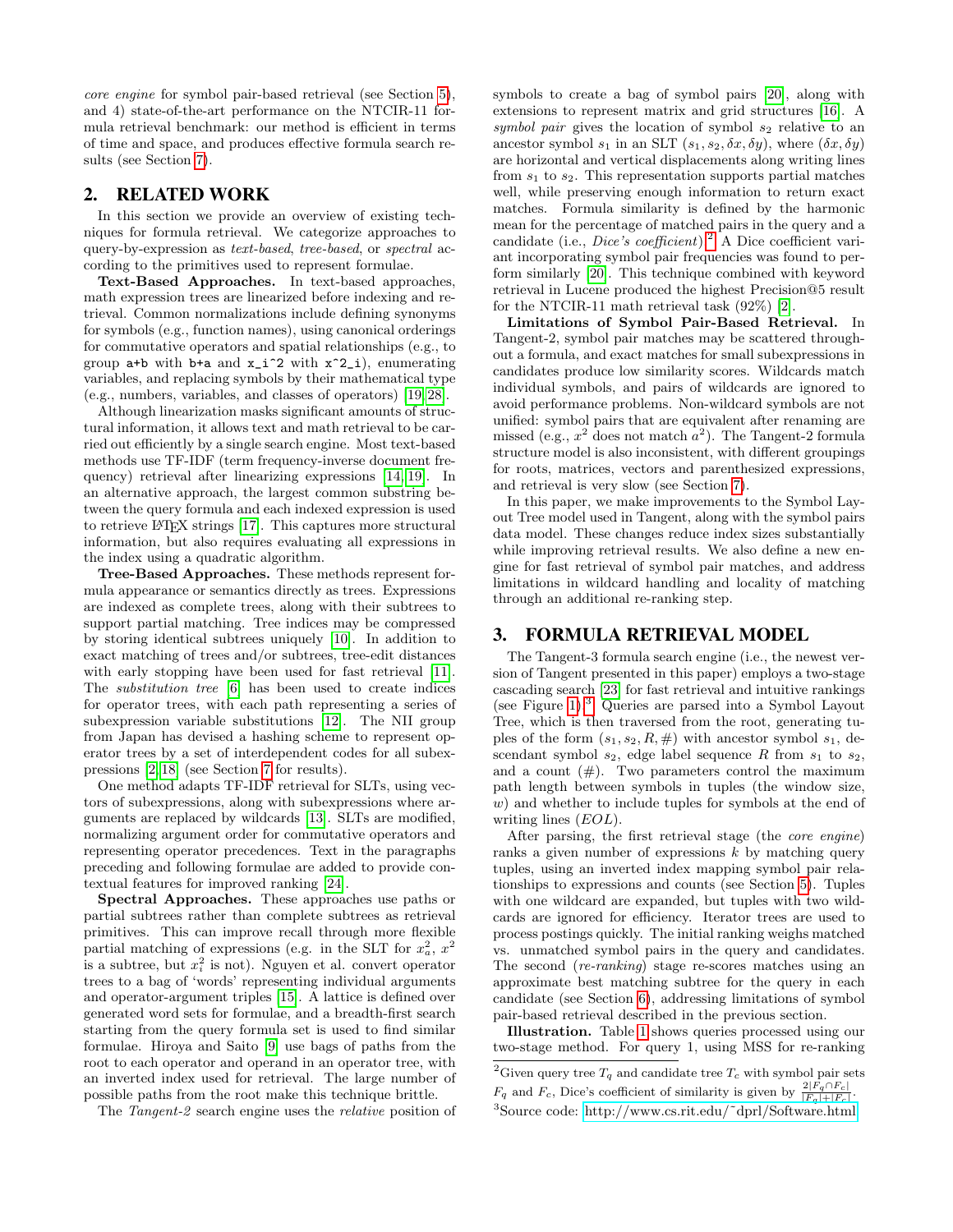

<span id="page-2-1"></span>Figure 1: Tangent-3 Formula Retrieval Model. System parameters include maximum symbol pair distance (window size w), how end-of-line symbols are indexed  $(EOL)$ , and the number of hits to return  $(k)$ .

Table 1: Top-5 Results for Tangent-3 ( $k=100$ ). Asterisks represent wildcards (e.g.,  $*$  or  $*1*$ ).

<span id="page-2-2"></span>

|                            | QUERY 1: $f_*(z) = z^2 + c$                                                                              |                                                                                                                                   |
|----------------------------|----------------------------------------------------------------------------------------------------------|-----------------------------------------------------------------------------------------------------------------------------------|
|                            | INITIAL RANKING                                                                                          | RE-RANKED (MSS)                                                                                                                   |
| 1.<br>2.<br>3.<br>4.<br>5. | $f_c(z) = z^2 + c$<br>$f_c(z) = z^2 + c$ .<br>$f(z) = z^2 + c$<br>$f_0(z) = z^2$<br>$f_c(z) = z * z + c$ | $f_c(z) = z^2 + c$<br>${\bf P}_c(z) = z^2 + c$<br>$f_c(\mathbf{x}) = \mathbf{x}^2 + c$<br>$f_c(z) = z^2 + c.$<br>$f(z) = z^2 + c$ |
|                            | QUERY 2: $\sum_{*2*}^{*1*}$ = $\sum_{*2*}^{*1*}$ *                                                       |                                                                                                                                   |
|                            | INITIAL RANKING                                                                                          | RE-RANKED (MSS)                                                                                                                   |
|                            | 1. $E = \sum_i^N E_i$                                                                                    | $\sum_{i=1}^{d} a_i = \sum_{i=1}^{d} b_i$                                                                                         |
|                            | 2. $G_{net} = \sum_i \sum_{i=1}^N$                                                                       | $\sum_{i=1}^N d_i = \sum_{i=1}^N \lambda_i.$                                                                                      |
|                            | 3. $\sum_{i}^{N_1} p_i = \sum_{i}^{N_2} p_i$                                                             | $\sum_{n=0}^{\infty} a_{\sigma(n)} = \sum_{n=0}^{\infty} a_n$                                                                     |
|                            | 4. $\sum_{i=1}^n x_i k_i = \sum_{i=1}^n x_i$ $\sum_{i=1}^{N_1} p_i = \sum_{i=1}^{N_2} p_i$               |                                                                                                                                   |
| 5.                         | $=\sum_{k=1}^n a_k$                                                                                      | $\sum_{n=0}^{\infty} a_n = \sum_{n \in N} a_n.$                                                                                   |

produces top-5 hits matching the query formula exactly after unifying identifiers (before re-ranking, only the top-3 match). For query 2, the numbered wildcards  $*1*$  and  $*2*$ should be identical when repeated. Before re-ranking only one hit matches the query exactly (rank 4), but after reranking the top-3 are exact matches for the query, and the remaining two hits are strong partial matches.

#### <span id="page-2-0"></span>**FORMULA STRUCTURE MODEL** 4.

The Tangent formula search engines use a Symbol Layout Tree (SLT) to represent formula appearance (see Figure 2). Whereas Tangent-2 based its encoding on a two-dimensional interpretation of formulas on a page, expressing symbol positions in terms of horizontal and vertical offsets (see Section 2), this revised SLT representation provides greater consistency and expressivity in representing relationships between symbols. In our representation, matrices are an integral part of formulas rather than auxiliary relational structures. Tangent-3 also includes a unified representation of all parenthesized subexpressions regardless of their interpretation (for example, as function arguments vs. parenthesized) matrices). We also add a crude representation of type, which is critical for re-ranking using Maximum Subtree Similarity. We describe these in more detail below.

Node Labels and Types. Nodes in an SLT represent individual symbols and visually explicit aggregates, such as fractions, matrices, function arguments, and parenthesized expressions. More specifically, SLT nodes represent:

- typed mathematical symbols: numbers  $(N!n)$ ; identifiers such as variable names  $(V!v)$ ; text fragments, such as  $\lim$ , otherwise, and such that  $(T!t)$
- $\bullet$  fractions (F!)
- $\bullet$  container objects: radicals (R!); matrices, tabular structures, and parenthesized expressions  $(M! frxc)$
- $\bullet$  explicitly specified white space (W!)
- wildcard symbols  $(*w)$
- $\bullet$  mathematical operators

Because of their visual similarity, all tabular structures. including matrices, binomial coefficients, and piecewise defined functions are encoded using the matrix indicator M!. If a matrix-like structure is surrounded by fence characters, then those symbols are indicated after the exclamation mark. Finally, the indicator includes a pair of numbers separated by an  $x$ , indicating the number of rows and the number of columns in the structure. For example, M!2x3 represents a 2x3 table with no surrounding delimiters and  $M!$ (1x5 represents a 1x5 table surrounded by parentheses.

Importantly, all parenthesized subexpressions are treated as if they were 1x1 matrices surrounded by parentheses, and, in particular, the arguments for any  $n$ -ary function are represented as a 1xn matrix surrounded by parentheses.

Every node has a label, and a node's type (number, variable, operator, etc.) is reflected in its label. If a node's label includes an exclamation mark (e.g., V!), the type is the label prefix up to the (first) exclamation mark. Node labels starting with an asterisk  $(*)$  have type *wildcard*, and other node labels without exclamation marks have type operator. Using type V! for all identifiers simplies our SLT model, but sometimes leads to unexpected unifications (see Section 7).

Spatial Relationships. Labeled edges in the SLT capture the spatial relationships between objects represented by the nodes. With respect to a given object O, seven axes reflect the following relationships:

- 1. **next**  $(\rightarrow)$  references the adjacent object that appears to the right of O and on the same line
- 2. within  $\left(\begin{array}{c} \cdot \\ \cdot \end{array}\right)$  references the radicand if O is a root or the first element appearing in row-major order in O if it is a structure represented by M!
- 3. element ( $\multimap$ ) references the next element appearing after O in row-major order inside a structure represented by M!
- 4. **above**  $(\uparrow)$  references the leftmost object on a higher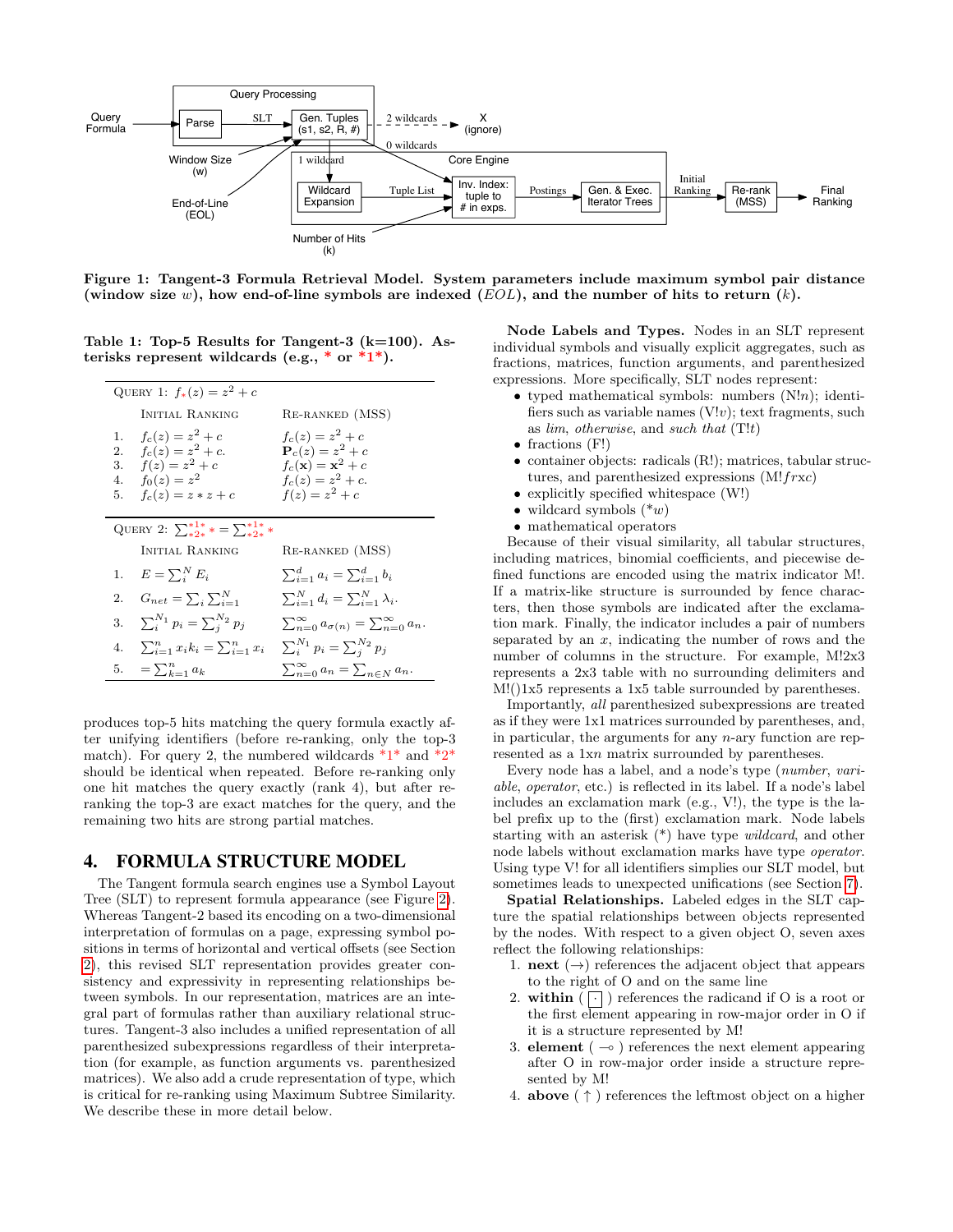

<span id="page-3-1"></span>Figure 2: Query Formula with Corresponding SLT. The query has one wildcard, and a tabular structure.

line starting at the position above O (e.g., superscript, over symbol, fraction numerator, or index for a radical)

- 5. **below**  $(\downarrow)$  references the leftmost object on a lower line starting at the position below O (e.g., subscript, under symbol, fraction denominator)
- 6. **pre-above**  $( \Uparrow )$  references the leftmost object of a prescripted superscript of O
- 7. **pre-below**  $(\Downarrow)$  references the leftmost object of a prescripted subscript of O

An SLT is rooted at the leftmost object on the main writing line of the formula it represents. Figure [2](#page-3-1) shows an example of an SLT, where for simplicity, unlabeled edges represent the next relationship and the type prefixes are omitted. We do not distinguish vertical from scripted regions.<sup>[4](#page-3-2)</sup> This causes  $\hat{x}^2$  to be represented without an accent, but also rep-

resents limits uniformly:  $\int_i^n$  and  $\int_i^n$  are equivalent.

**Creating SLTs.** SLTs can be created in linear time from Presentational MathML by a recursive descent parser. For other input formats, we assume that converters such as La-TeXML<sup>[5](#page-3-3)</sup> exist to produce Presentational MathML.

In most circumstances, whitespace is not represented in an SLT. As a result, although unicode whitespace and related characters, such as "invisible times" (U+2062), occasionally appear as operators in Presentational MathML expressions, they are all ignored for the purpose of matching expressions in Tangent-3.

Tuple Representation for SLTs. An effective formula search engine must be able to find formulae that contain a query formula, appear within a query formula, or are in many ways only similar to a query formula. Thus highquality search engines create indexes based on selected features of formulae found in a corpus and match queries based on those features. Previous versions of Tangent showed that pairs of symbols together with their relative inter-symbol distances in two dimensions are effective features to use [\[16\]](#page-9-20), and we improve on this approach.

As described above, a node in an SLT can have up to seven labeled outgoing edges (with no edge label repeating for any node) corresponding to the seven defined axes. For a given SLT, Tangent-3 produces a set of tuples, each of which encodes the relationship between a pair of symbols occurring on some path from the root to a leaf. Given two nodes on such a path, we define the relative path between the nodes by the sequence of edge labels traversed from the ancestor node to the descendant. The features we use are tuples encoding pairs of labels occurring on ancestor and descendant nodes, together with their relative path and the number of

times each such label-label-path triple occurs in an SLT. For example, the tuple  $(V!x,N!2,\rightarrow\uparrow\rightarrow\rightarrow,3)$  indicates that the corresponding formula includes three instances of a node representing the number 2 that appears "to the right, then above, and then twice to the right" with respect to some node representing variable  $x$ ; for example, such a formula might include  $...xy^{z+2}...$ 

Tuple Generation Parameters. As seen in Figure [1,](#page-2-1) there are two parameters that control symbol pair tuple generation: the window size  $(w)$ , and how symbols at the end of writing lines are included in the index (EOL).

To save both space and time, and following the practice of searching via n-grams [\[26\]](#page-9-22), Tangent-3 extends the approach used in Tangent-2 by storing only those tuples for which the distance between symbols (measured by the number of edges separating them) is less than or equal to a specified window size w. For example, the tuple  $(V!x,N!2,\to \uparrow \to \to,3)$  will be included in the index only if  $w > 4$ .

In addition to symbol pairs, end-of-line information can be captured by introducing special tuples of the form (symbol,  $!0, \rightarrow, count$ ). Including these is likely to improve retrieval, particularly for very small expressions. However, wildcards as EOL symbols have very large wildcard expansions, increasing retrieval time. To alleviate this problem, we examine adding EOL symbols for small expressions with height two or less  $(Sm\text{-}EOL)$ , adding all EOL symbols  $(EOL)$ , and omitting EOL symbols (No-EOL).

#### <span id="page-3-0"></span>5. CORE ENGINE

The core engine is the first retrieval stage in Tangent-3, quickly finding the top- $k$  highly relevant matches for a formula query, which are later re-ranked (see Figure [1\)](#page-2-1). The engine ranks these top- $k$  formulae using a simple algorithm, along with a list of document locations for each formula.

Since runtime performance is a high priority, the core engine uses a customized inverted index data structure implemented in C++. In addition, the engine evaluates only a subset of the query language functionality to allow the use of a fast and simple ranking algorithm that can still find a good set of candidate results.

The input to the indexer is a set of document names and the extracted mathematical formulae found in each document, and the input to the search engine is a single query formula. Each formula is converted to a set of tuples (see Sections [3](#page-1-3) and [4\)](#page-3-1) that serve as index and search "terms."

Index Data Structures. At index time, an inverted index is built over the given document-formula-tuple relationships, using two main data structures: dictionaries  $(D_*)$ convert objects (such as strings or tuples) into a compact 0-based range of internal identifiers (integers) and postings lists  $(P_*)$  are lists of integer tuples ordered by the first integer in the tuple. The data structures listed below can be combined to produce compression, ease of storage, and fast access speeds.

> $D_f$ : formula  $\rightarrow$  formID  $D_t$ : tuple  $\rightarrow$  tupleID  $D_d$ : document  $\rightarrow$  docID  $D_w$ : wildcardtuple  $\rightarrow$  wildcardtupleID  $P_t$ : tupleID  $\rightarrow$  (formID, count)<sup>+</sup>  $P_f$ : formID  $\rightarrow$  (docID, position)<sup>+</sup>  $P_w$ : wildcardtupleID  $\rightarrow$  (tupleID)<sup>+</sup>

The index includes postings lists  $P_t$  that map each tuple

<span id="page-3-2"></span><sup>&</sup>lt;sup>4</sup>This was later changed for *non-operator* symbols.

<span id="page-3-3"></span><sup>5</sup><http://dlmf.nist.gov/LaTeXML/>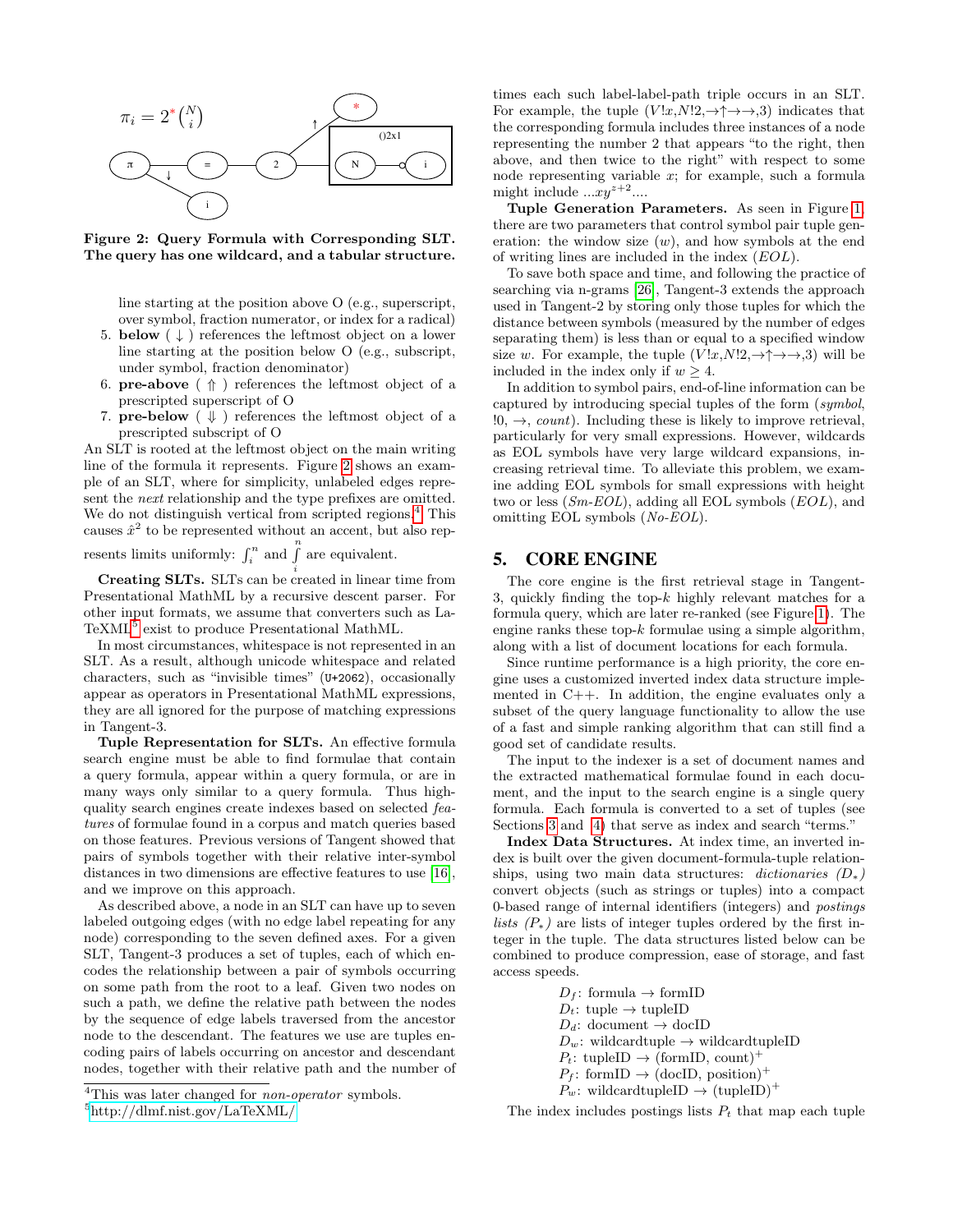to all formulae containing that tuple. A query can thus be implemented by combining the corresponding tuples' postings lists using an OR operator. We store these postings lists as ordered lists of formula identifiers (integers), so that the lists can be easily combined using a merge algorithm. Dictionary  $D_f$  defines a consistent assignment of a formula to its identifier, and another dictionary  $D_t$  is used for tuples, thus saving both space and time in the engine.

In order to return document information for query results, the engine stores postings lists  $P_f$  mapping each formula identifier to the identifiers of the documents containing those formulae, along with their positions in documents. Dictionary  $D_d$  is used for document names.

Wildcards. The core engine supports limited wildcard functionality. As illustrated in Figure [1,](#page-2-1) query tuples containing a single wildcard are implemented as iterator expansions. The engine stores postings lists  $P_w$  that map each wildcard tuple to the set of tuple identifiers that match. Assigning tuple identifiers using a dictionary  $D_w$  again gives some compression benefits. Implementing even this restricted wildcard functionality can be expensive, since the iterator expansion can be quite large.<sup>[6](#page-4-1)</sup>

Searching. Query processing follows the architecture shown in Figure [1.](#page-2-1) First, the query is parsed into an SLT, and tuples are extracted. Then wildcard tuples are expanded, the associated postings lists for each tuple are found, iterators over these lists are created, and an iterator tree that implements the query is formed. Next, the iterator tree is advanced along formula identifiers in order, the scores are calculated, and the top-k formulae are stored in a heap. During this process, non-wildcard iterators are advanced first so that wildcard iterators only match unallocated tuples. As optimizations, iterators may skip over some formulae based on thresholds and max-score calculations (see below). After the iterators are finished, matching formulae and scores are returned along with the associated document names.

The engine uses Dice's coefficient over tuples as a simple ranking algorithm, counting the number of tuples that overlap between the query and a candidate formula using the query iterators. The engine also stores the tuple count for each formula (the size of the formula) in an array  $A_s$  and uses these values in the ranking calculation:

 $A_s$ : formID  $\rightarrow$  tuplecount

Since wildcards can often match multiple tuples in a query and overlap with other wildcards, there could be multiple ways to count the tuples that overlap. The engine implements a greedy counting approach by simply assigning the matches for tuples when each of the iterators is advanced.

Optimizations. Even using simple dictionary and postings list implementations (i.e., std::maps and 32-bit arrays), the engine's data structures are small enough to be run in memory for the datasets being examined, so we do not consider compressing these data structures here. Nevertheless, query processing might still be slow, even though the data structures are in memory, ranking is fast, and using a dictionary avoids repeated processing of duplicate formulae. As a result, the techniques below are used to reduce query execution time (related results may be found in Section [7\)](#page-6-0):

- $O_1$ : Avoid processing all postings by allowing skipping in query iterators. This functionality is implemented using doubling (galloping) search [\[3\]](#page-9-23).
- $O_2$ : Skip formulae based on size thresholds. We use the current top- $k$  candidate list to define a minimum score that defines minimum and maximum tuple size thresholds from the definition of Dice's coefficient. We also improve on the effectiveness of these thresholds by reordering formula identifiers: sort the formulae by size, split into quartiles  $\{q_1, q_2, q_3, q_4\}$ , and then reorder  $\{q_2, \text{reverse}(q_1), q_3, q_4\}.$
- $O_3$ : Avoid formulae that match only wildcard tuples when the score threshold allows. This is similar to the maxscore optimization [\[21\]](#page-9-24), only at a coarser granularity.
- $O_4$ : Avoid processing all wildcard tuple expansions. If a tuple is matched to a wildcard for the next formula, do not process the remaining iterators for this wildcard.
- $O<sub>5</sub>$ : Process iterators for large postings lists first. Evaluate the binary operator tree left-first and order tree operators descending by size when possible.

# <span id="page-4-0"></span>6. RE-RANKING BY MAXIMUM SUBTREE SIMILARITY

In this section we describe an alternative to Dice's coefficient that is particularly effective in ranking mathematical formulae. We first formalize matching of subtrees based on their structure and then on their consistent re-labelling, providing support for unification of identifiers and constants (which is absent in a direct application of Dice's coefficient to tuples). Next we define a metric based on such matched subtrees, and then apply the definition to score a candidate SLT against a query that may include wildcards.

**Notation:** The label on node n in SLT T is denoted  $\lambda(n)$ . The number of nodes in SLT  $T$  is denoted  $|T|$ . We also write  $n \in T$  if n is a node in T and  $(n_1, n_2) \in T$  if  $(n_1, n_2)$  is an edge in T.

Approximate matches of formulae might involve identifying corresponding parts of the SLTs that represent a query and a candidate match. We base such a correspondence on structural equivalence of those parts.<sup>[7](#page-4-2)</sup>

Definition (aligned SLTs): SLTs  $T_1$  and  $T_2$  are aligned if there is an isomorphism  $f$  mapping nodes from  $T_1$  onto nodes from  $T_2$  such that for every edge  $(n_a, n_b) \in T_1$ , there is a corresponding edge  $(f(n_a), f(n_b)) \in T_2$  that has the same label. (Note that node labels in aligned trees need not match.) For N a subset of nodes in  $T_1$ , we define  $f(N)$  =  ${f(n) | n \in N}.$ 

Approximate matches might also involve simple replacements of symbols in one SLT by alternative symbols (e.g.,  $x$  for  $y$  or 3 for 2). Naturally, a wildcard symbol can be replaced by any symbol.

**Definition** (*unified nodes*): Node  $n_1$  in SLT  $T_1$  can be unified with node  $n_2$  in SLT  $T_2$ , denoted  $n_1 \rightarrow n_2$ , if any of the following conditions holds:

• Both  $n_1$  and  $n_2$  have type variable name (V!),

<span id="page-4-1"></span> $^6\rm{The}$  engine does not try to enforce wildcard variable agreement between tuples (wildcard joins), and it ignores multiwildcard tuples. An initial implementation handling multiwildcard tuples and wildcard joins was found to be approximately one hundred times slower for a small dataset.

<span id="page-4-2"></span> $7$ Formally, a "part" of an SLT  $T$  will be a *pruned subtree:* any connected subset of labelled nodes from  $\hat{T}$  together with the labelled edges connecting those nodes. Thus a pruned subtree of T is itself an SLT, but it need not extend to the leaves of T. Henceforth, we will use "subtree" to mean "pruned subtree."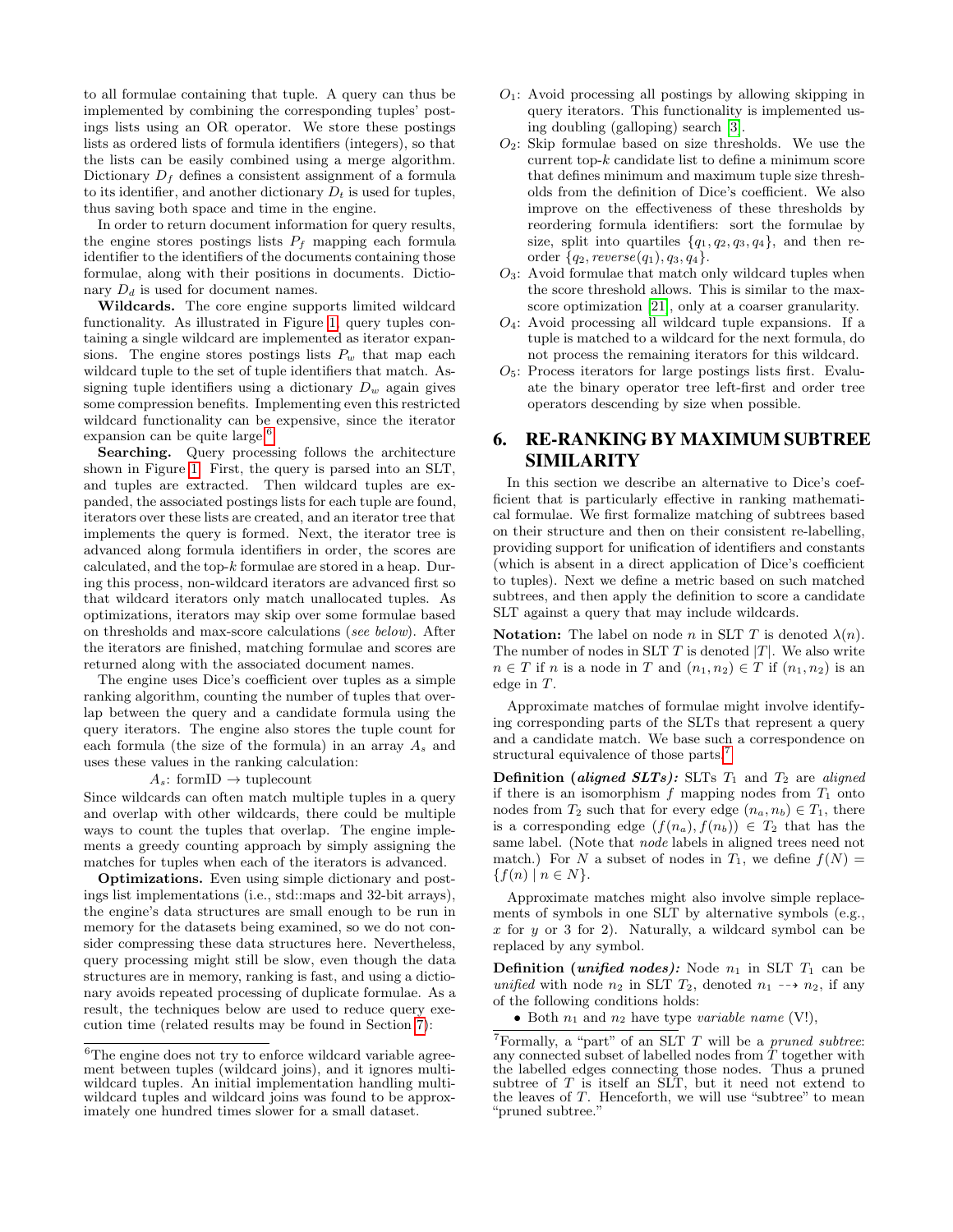- Both  $n_1$  and  $n_2$  have type *number* (N!),
- Both  $n_1$  and  $n_2$  have type *matrix* (M!),
- $n_1$  has type *wildcard*  $(*)$ , or
- $\lambda(n_1) = \lambda(n_2)$ .

Next, when matching  $T_1$  with  $T_2$  and allowing substituted symbols, it is important that the substitutions are consistent when determining that  $T_1$  and  $T_2$  match approximately. We start by identifying candidate sets of nodes in  $T_1$  that can be consistently relabelled.

**Definition** (*alignment partition*): Given  $T_1$  and  $T_2$ , two aligned SLTs with isomorphism  $f$  from  $T_1$  to  $T_2$ , an alignment partition is a subset of nodes N in  $T_1$  such that  $(x \in$  $N \wedge y \in N$   $\Rightarrow (\lambda(x) = \lambda(y) \wedge x \dashrightarrow f(x) \wedge y \dashrightarrow f(y) \wedge y)$  $\lambda(f(x)) = \lambda(f(y))$  (i.e., the nodes have identical labels and their unified images have identical labels or identical SLTs). For node  $n \in T_1$ , we define  $P(n)$  to be the alignment partition containing n if it exists and  $\emptyset$  otherwise. (Note that  $n \in P(n) \Leftrightarrow n \dashrightarrow f(n).$  For alignment partition A,  $\lambda(A)$ denotes the label common to all nodes in A and  $\lambda(f(A))$ denotes the label that is common to all nodes in  $f(A)$ .

We can now choose a set of partitions that are consistent in their relabelling of nodes.

Definition (matched set of nodes): Given aligned SLTs  $T_1$  and  $T_2$  with isomorphism f from  $T_1$  to  $T_2$  and the set of all corresponding alignment partitions, we define a matched set of nodes M as

$$
M = \{ n \in T_1 \mid n \in P(n) \land \forall n' \in M
$$

$$
([\lambda(n') = \lambda(n) \lor \lambda(f(n')) = \lambda(f(n))] \Rightarrow n' \in P(n)) \}
$$

In preparation to preferring matches of large connected parts of SLTs, let  $E(M) = \{(n_1, n_2) \mid n_1 \in M \land n_2 \in M \land$  $(n_1, n_2) \in T_1$ , the set of edges induced by M.

Note that there may be many possible matched sets of nodes for a given alignment, depending on which alignment partitions are chosen to be included.

Because the SLT for an arbitrary query formula will not necessarily align with the SLT for an arbitrary candidate match formula, we need to consider subtrees of the SLTs that can be aligned. In so doing, we need to allow (but penalize) situations in which superfluous or mismatched symbols might appear in the query or in the candidate match. We wish to balance the amount of structural match with the number of symbols that are identically preserved.

We suggest the following properties for a scoring function, as illustrated in Figure [3:](#page-5-0) alignments with more matched symbols, and especially identical symbols, in close proximity to each other score higher than those with fewer matched symbols or more disconnected matches; if two candidates score equally with respect to matched symbols and their proximity, the one with fewer superfluous symbols scores higher; and everything else being equal, alignments with more matched symbols that are identical scores higher. We employ such a scoring function:

**Definition** (*SLT score*): Given a query SLT  $T_q$ , an SLT  $T_c$  for a candidate match, and two aligned SLTs  $T_1$  and  $T_2$ where  $T_1$  is a subtree of  $T_q$  and  $T_2$  is a subtree of  $T_c$ , let M be a matched set of nodes for  $T_1$  and  $T_2$ . Let S be the harmonic mean of the fraction of nodes from  $T_q$  preserved by  $M$  and the fraction of edges preserved by  $E(M)$ , i.e.,  $S\,=\,$  $\frac{|T_q|}{|M|} + \frac{|T_q| - 1}{|T_q| - 1}$  if  $|M| > 0$ , otherwise 0; this is a

|  |                         | $\left  S\left( k\right) \right  \rightarrow \left  P\left( k\right) \right  \rightarrow \left  \omega^{2}\left( k\right) \right  \rightarrow \left  \left( k\right) \right  \rightarrow \left  V^{\left( k\right) }\right $ |  |  |  |
|--|-------------------------|------------------------------------------------------------------------------------------------------------------------------------------------------------------------------------------------------------------------------|--|--|--|
|  | $(1, 0, 3)$ $(1, 0, 2)$ | $(1, -1, 2)$ $(0.6, 0, 2)$ $(0.6, -1, 2)$                                                                                                                                                                                    |  |  |  |

<span id="page-5-0"></span>Figure 3: MSS Scoring for Query  $S(k)$ . Ranking triples contain MSS (1), and the number of candidate symbols that are unmatched (2) and match the query exactly (3). Parentheses count as one symbol.

measure of the size of the consistent structural part of the match. The score of  $T_c$  with respect to  $T_q$ ,  $T_1$ ,  $T_2$ , and M is denoted  $s(T_q, T_c; T_1, T_2, M)$  and defined as the tuple composed of the following parts:

- 1. structural match: S (favor large matches).
- 2. unmatched: the negation of the number of unmatched nodes in  $T_c$ , i.e.,  $|M| - |T_c|$ .
- 3. exact match:  $|\{n \in M \mid \lambda(n) = \lambda(f(n))\}|$ .

Scores assigned to any two candidate matches are compared lexicographically to determine which candidate ranks higher.

For aligned SLTs  $T_1$  and  $T_2$  with isomorphism f from  $T_1$ to  $T_2$  and the set of all corresponding alignment partitions, we want to choose a matched set of nodes M that produces a high score, but evaluating all matched sets induced by an alignment is too expensive. Therefore we use a greedy algorithm to select which partitions to include in the matched set of nodes, based on the properties used for scoring.

| Algorithm 1 Greedy selection of matching subtree M |  |  |  |  |
|----------------------------------------------------|--|--|--|--|
|                                                    |  |  |  |  |

- 1. Let  $A_0$  be the alignment partition containing the most nodes; if multiple partitions have the most nodes, let  $A_0$ be one of those partitions where  $\lambda(A_0) = \lambda(f(A_0))$  if it exists; otherwise let  $A_0$  be any of the largest alignment partitions. Initialize  $M$  to include all nodes in  $A_0$ .
- 2. Repeatedly identify the largest alignment partition  $A_i$  such that  $\lambda(A_i)$  does not label any node in M, and  $\lambda(f(A_i))$  does not label any node unified with a node in  $M$ , choosing  $A_i$ where  $\lambda(A_i) = \lambda(f(A_i))$  if it exists; replace M by  $M \cup A_i$ . 3. Stop if no more alignment partitions can be added to M.

<span id="page-5-1"></span>If hash tables are used to record which node labels have been included in  $M$  and in  $f(M)$ , checking for duplicate labels can be performed in  $O(1)$  time. Partitions can be considered one by one in decreasing order of size, which requires  $O(|T_q| \log(|T_q|))$  time to initialize and then  $O(|T_q|)$  to enumerate since the number of partitions cannot exceed the number of nodes in  $T_q$ .

Finally, to compare a query SLT  $T_q$  against a candidate SLT  $T_c$ , we choose a pair of aligned subtrees that maximizes the score for the candidate with respect to the query. Thus for each node n in  $T_q$ , we consider the score of the largest subtree rooted at  $n$  that can be aligned with some subtree in  $T_c$ . We start with a formal definition of the largest subtree. Definition (alignable and maximally similar subtree): Given SLTs  $T_q$  and  $T_c$  and aligned SLTs  $T_1$  rooted at  $r_1$ and  $T_2$  rooted at  $r_2$  with isomorphism f from  $T_1$  to  $T_2$ , where  $T_1$  is a subtree of  $T_q$  and  $T_2$  is a subtree of  $T_c$ , let  $m = |\{n \in T_1 \mid n \dashrightarrow f(n)\}|.$  Let  $\frac{2m}{|T_1|+|T_q|}$  be a measure of similarity of  $T_1$  to  $T_q$  with respect to  $T_2$  (Dice's coefficient).  $T_1$  is then alignable and maximally similar to  $T_q$  with respect to  $T_2$  if  $r_1$  can be unified with  $r_2$  and there is no other SLT  $T'_1$  rooted at  $r_1$  and  $T'_2$  rooted at  $r_2$  with corresponding measure  $m'$ , where  $T'_1$  is a subtree of  $T_q$ ,  $T'_2$  is a subtree of  $T_c$ ,  $|T_1| > |T_1|$ , and  $\frac{2m'}{|T_1'| + |T_q|} > \frac{2m}{|T_1| + |T_q|}$ .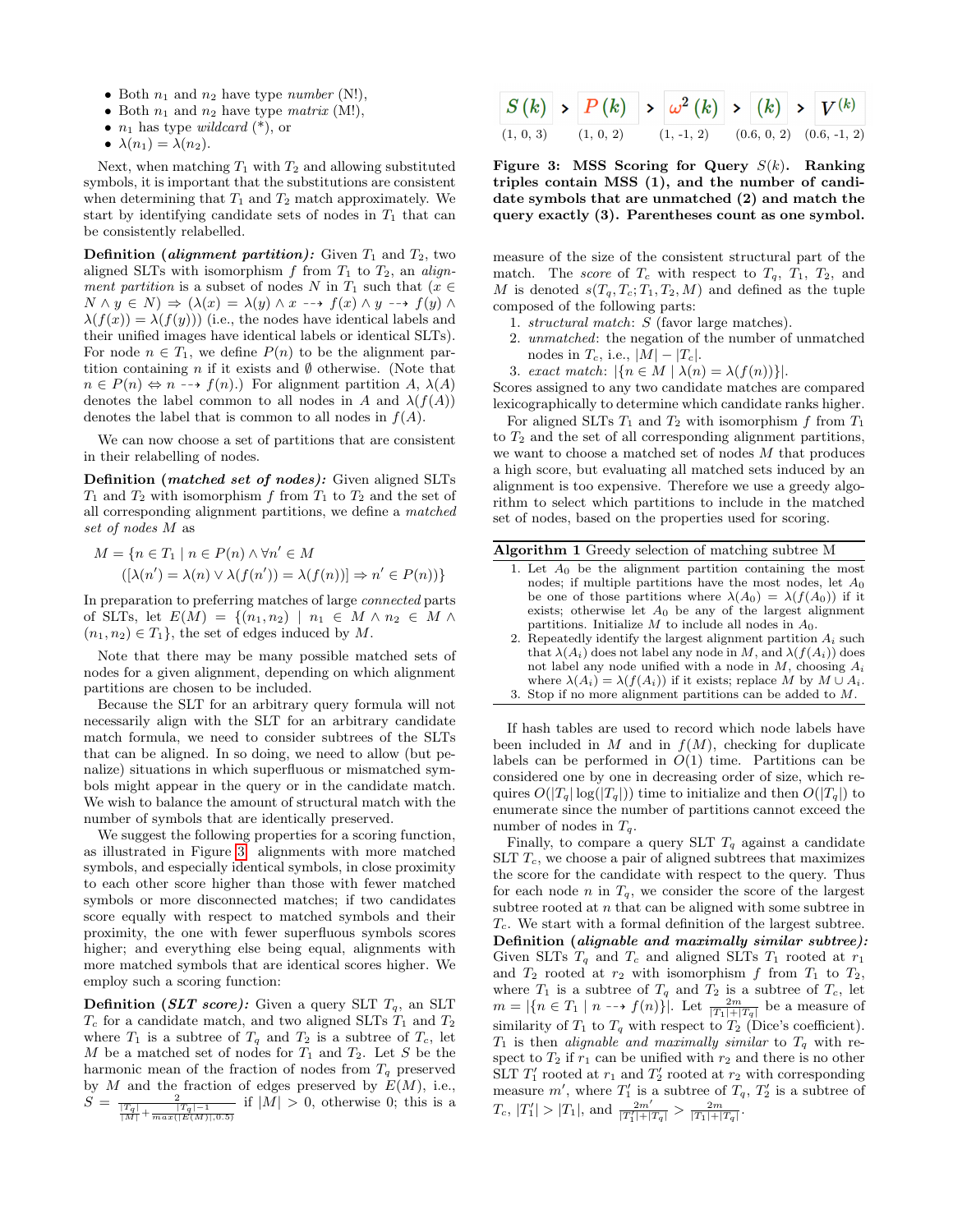Definition (Maximum Subtree Similarity score): Given SLTs  $T_q$  and  $T_c$ , consider pairs of nodes  $n_{i_1} \in T_q$  and  $n_{i_2} \in T_c$  such that  $n_{i_1}$  can be unified with  $n_{i_2}$ . Let  $T_{i_1}$ , rooted at  $n_{i_1}$ , be alignable and maximally similar to  $T_q$ with respect to tree  $T_{i_2}$ , rooted at  $n_{i_2}$ . The *Maximum Sub*tree Similarity score  $MSS(T_q, T_c)$  of  $T_c$  with respect to  $T_q$  is  $\max_i s(T_q, T_c; T_{i_1}, T_{i_2}, M_i)$  over all such pairs, where  $M_i$  uses Algorithm [1](#page-5-1) to chose matched sets of nodes.

THEOREM 1. Computing Maximum Subtree Similarity for a candidate formula requires time  $O(|T_c||T_q|^2 \log(|T_q|)).$ 

PROOF. The number of pairs of aligned subtrees is at most  $|T_q| * |T_c|$ . For each pair, checking whether the roots can be unified takes  $O(1)$  time, finding the largest alignable subtrees takes  $O(|T_q|)$  time, and computing the score takes constant time plus time  $O(|T_q|log(|T_q|))$  to choose  $M$ .  $\square$ 

MSS ranks more structurally similar subexpressions on a candidate higher, on the assumption they will be perceived as more relevant by users. Were this true, ranking by MSS would be consistent with the Probability Ranking Principle [\[22\]](#page-9-25), that hits are ideally sorted by decreasing order of probable relevance,  $P(c|q)$ . In the next Section we show experimentally that the MSS similarity metric performs very well. In the future one might examine the correlation of MSS with  $P(c|q)$  more directly.

# <span id="page-6-0"></span>7. EVALUATION

We now present experiments designed to observe the effect of system parameters on index size, retrieval time, and results, along with a human assessment of top-10 results.

Our main dataset is the NTCIR-11 Wikipedia collection with 30,000 articles totalling 2.5 GB and containing roughly 387,947 unique LATEX expressions. In addition, we use the much larger NTCIR-11 arXiv collection to test the scalability of Tangent-3; this collection is 174 GB uncompressed, with 8,301,578 documents (arXiv article fragments) and 60 million formulae including isolated symbols.

#### 7.1 Efficiency

Computational Resources and Parameters. We use a Ubuntu Linux 14.04 server with 24 Intel Xeon processors (2.93GHz) and 96GB of RAM. While some indexing operations were parallelized (as noted below), all retrieval times are reported for single threaded processing. Parallelization of query execution, and parallelizing re-rank scoring over matching formulas could be used to further speed up processing, and additional opportunities for decreasing runtimes are discussed below. All results reported for Tangent-3 in this Section were obtained using the top 100 formula from the core engine (i.e.,  $k = 100$ ).

Indexing. As seen in Table [2,](#page-6-1) index size increases roughly linearly from window sizes 1-4, with end-of-line tuples increasing storage by a constant amount. Adding EOL tuples just for small expressions (Sm-EOL; see Section [4\)](#page-2-0) increases the index size modestly (by less than 500k for Wikipedia, and less than 10 MB for arXiv). The maximum Wikipedia index size is 503.1 MB on disk; in contrast, for the arXiv the maximum index size is 29 GB. For small window sizes storage is much smaller; for  $w = 1$  with No-EOL and Sm-EOL, the index file is just over 64 MB for Wikipedia, and just under 5.4 GB for arXiv; these are much smaller than Tangent-2 (1.3 GB for Wikipedia, and roughly 36 GB for

<span id="page-6-1"></span>Table 2: Index Sizes for NTCIR-11 Collections.

|                | Index Sizes $(MB)$ |                  |       |          |          |        |  |  |  |  |  |  |
|----------------|--------------------|------------------|-------|----------|----------|--------|--|--|--|--|--|--|
|                |                    | <b>WIKIPEDIA</b> |       | ARXIV    |          |        |  |  |  |  |  |  |
| W              | $No-EOL$           | $Sm-EOL$         | EOL   | $No-EOL$ | $Sm-EOL$ | EOL    |  |  |  |  |  |  |
|                | 64.2               | 64.5             | 73.7  | 5,364    | 5,372    | 6,179  |  |  |  |  |  |  |
| $\overline{2}$ | 95.6               | 96.0             | 105.2 | 7,568    | 7,577    | 8,383  |  |  |  |  |  |  |
| 3              | 128.3              | 128.7            | 137.9 | 9,662    | 9.671    | 10,477 |  |  |  |  |  |  |
| 4              | 161.3              | 161.7            | 170.9 | 11,587   | 11,596   | 12,402 |  |  |  |  |  |  |
| All            | 493.5              | 493.9            | 503.1 | 28.225   | 28.234   | 29,040 |  |  |  |  |  |  |

the arXiv dataset [\[16\]](#page-9-20)). When these index files are loaded into memory, they consume 2 - 2.5 times their space on disk.

For the arXiv data, it took 43 hours to pre-process the documents (using 10 processes), and at most an additional 3.5 hours to generate the index (when  $w = All$  and end-ofline tuples are included) using a single process. Wikipedia was much faster, requiring 260 seconds for preprocessing, and at most 95 seconds for index creation. As our document pre-processor is implemented in Python, we believe that a faster implementation (e.g., in C++) could reduce run times by a factor of 4-10 in both cases.

Retrieval Times. We ran the 100 NTCIR-11 Wikipedia formula queries over the large NTCIR-11 arXiv collection to test retrieval speed for the core engine. Larger window sizes increase index entries (see Table [2\)](#page-6-1) and lead to longer query execution times. For example, when EOL tuples are ignored, retrieval times in milliseconds (given as  $(\mu, \sigma, \text{me-})$ dian)) increase from  $(372.95, 1649.24, 90.40)$  for  $w = 1$  to  $(1932.41, 9332.54, 281.64)$  for  $w = All$ . Including EOL pairs has a much larger effect on performance: for  $w = 1$ , retrieval times increase to (4334.86, 16368.06, 584.94). Again using  $(w = 1, EOL)$ , if we turn off the core optimizations  $O<sub>1</sub>-O<sub>5</sub>$ , the average retrieval time doubles and the standard deviation increases (9239.92, 23776.99, 681.79). Using the core optimizations again, for  $w = 1$  with Sm-EOL retrieval times increase only a small amount over when no EOL pairs are used (435.55, 1626.48, 111.39).

When running the queries on the smaller NTCIR-11 Wikipedia collection, Tangent-2 requires 8 minutes to execute the 100 test queries using a parallelized index with nine subindices on Amazon Web Services [\[16\]](#page-9-20). In contrast, using a single process and the slowest configuration on our system  $(w = All, EOL)$ , Tangent-3 requires only 8.48 seconds without re-ranking, and 106.14 seconds with re-ranking; in the fastest condition ( $w = 1$ , no EOL) this reduces to 0.57 seconds without re-ranking and 78.03 seconds with re-ranking.

Re-ranking times are consistent across  $w$  and  $EOL$  settings because the number of formulae re-ranked is fixed at  $k = 100$ . For the Wikipedia corpus, re-rank times are (775, 3562, 72) milliseconds. The mean is skewed by a small number of outliers: for one query re-ranking takes 46 seconds, with retrieval from the core taking only 1.7 seconds  $(w = All, EOL)$ . This query expression is very large (*Query*) 52 ), with 16 wildcard symbols producing large candidates with many possible unifications. Re-ranking can be accelerated by recoding from Python to C++.

# 7.2 Effectiveness

The NTCIR-11 Wikipedia benchmark [\[18\]](#page-9-1) includes 100 queries for measuring specific-item retrieval performance. Queries are associated with a single target formula in a specific document, ignoring identical formulae appearing within the same or different documents. These 100 queries are split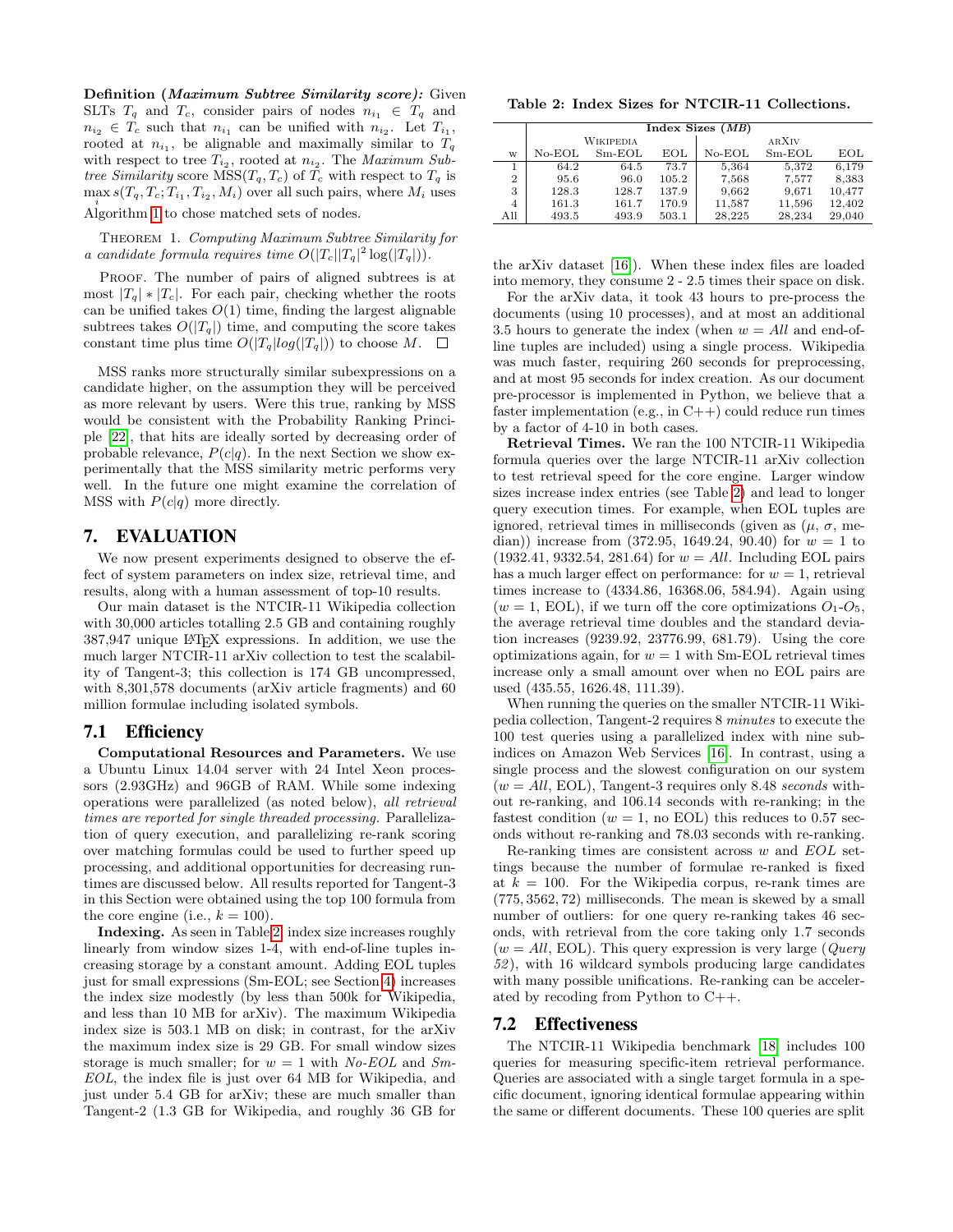Table 3: NTCIR-11 Wikipedia Formula Retrieval Benchmark Results. 100 Queries: 65 Constant, 35 with wildcards (Variable). Metrics: % Recall@k for targets  $(k = 10,000)$  and Mean Reciprocal Rank (MRR in %).

<span id="page-7-0"></span>

| RECALL@K                      |           |                  |                      |       |          |              | <b>MRR</b>     |       |              |                |       |              |
|-------------------------------|-----------|------------------|----------------------|-------|----------|--------------|----------------|-------|--------------|----------------|-------|--------------|
|                               | Documents |                  |                      |       | Formulae |              | Documents      |       |              | Formulae       |       |              |
| System                        | Total     | $\mathrm{Const}$ | $\operatorname{Var}$ | Total | Const    | $_{\rm Var}$ | $_{\rm Total}$ | Const | $_{\rm Var}$ | $_{\rm Total}$ | Const | $_{\rm Var}$ |
| TUW Vienna †                  | 97        | $*100$           | 91                   | 93    | 98       | 83           | 80             | 80    | 79           | $*_{82}$       | 86    | 75           |
| $NII$ Japan $\dagger$         | 97        | 98               | $*94$                | 94    | 97       | 89           | 74             | 79    | 74           | 72             | $*87$ | 63           |
| $Tangent-2$                   | 88        | 91               | 83                   | 78    | 78       | 77           | 70             | 68    | 75           | 67             | 65    | 72           |
| Tangent-3 Core $\circ$        |           |                  |                      |       |          |              |                |       |              |                |       |              |
| $No-EOL$<br>$w=1$             | 95        | 97               | 91                   | 95    | 97       | 91           | 79             | 80    | 77           | 76             | 76    | 76           |
| $Sm-EOL$                      | 97        | $*100$           | 91                   | 97    | $*100$   | 91           | 80             | $*82$ | 77           | 77             | 78    | 76           |
| EOL                           | $*98$     | $*100$           | $*94$                | $*98$ | $*100$   | $*94$        | 81             | $*82$ | 79           | 77             | 78    | 76           |
| $w = All No-EOL$              | 95        | 97               | 91                   | 95    | 97       | 91           | 79             | 80    | 78           | 76             | 76    | 76           |
| $Sm-EOL$                      | 97        | $*100$           | 91                   | 97    | $*100$   | 91           | 80             | $*82$ | 78           | 78             | 78    | 76           |
| EOL                           | 97        | $*100$           | 91                   | 96    | $*100$   | 89           | 81             | $*82$ | 78           | 77             | 78    | 75           |
| $Tangent-3$ $Re-rank$ $\circ$ |           |                  |                      |       |          |              |                |       |              |                |       |              |
| $No-EOL$<br>$w=1$             | 95        | 97               | 91                   | 95    | 97       | 91           | 80             | 80    | $*82$        | 77             | 76    | $*80$        |
| $Sm-EOL$                      | 97        | $*100$           | 91                   | 97    | $*100$   | 91           | $*82$          | $*82$ | $*_{82}$     | 79             | 78    | $*80$        |
| EOL                           | $*98$     | $*100$           | $*94$                | $*98$ | $*100$   | $*94$        | $*_{82}$       | $*82$ | *82          | 79             | 78    | $*80$        |
| $w = All No-EOL$              | 95        | 97               | 91                   | 95    | 97       | 91           | 80             | 80    | 80           | 77             | 76    | 77           |
| $Sm-EOL$                      | 97        | $*100$           | 91                   | 97    | $*100$   | 91           | 81             | $*82$ | 80           | 78             | 78    | 77           |
| EOL                           | 97        | $*100$           | 91                   | 96    | $*100$   | 89           | $*_{82}$       | $*82$ | *82          | 78             | 78    | 78           |

†: uses Operator Tree (OT) formula representation (Content MathML)

◦: uses Symbol Layout Tree (SLT) formula representation (Presentation MathML)

into 65 Constant queries containing no wildcards and 35 Variable queries containing wildcards.

Search results are returned as a ranked list of (*documentId*, formulaId) pairs. Document-centric results are computed using the list of document identifiers in their order of appearance after removing duplicates. Formula-centric results are computed using the complete ranked list of matches.

Systems are evaluated using two metrics. First, by the recall (i.e., percentage of targets located at rank 10,000 or less) and second by the mean reciprocal rank (MRR) over all queries (assigning zero when not found). Note that a reciprocal rank of 50% indicates that on average, the target formula appears at rank two.

Summary of Results. At the top of Table [3,](#page-7-0) NTCIR-11 results from the two best systems and Tangent-2 are shown as fractions rounded to the nearest percentage [\[18\]](#page-9-1). A summary of participating systems is available [\[2\]](#page-9-4). The first two systems are tree-based approaches applied to Operator Trees encoded in Content MathML. As described earlier, Tangent-2 is a spectral approach, using symbol pair-based retrieval over Symbol Layout Trees encoded in Presentation MathML. TUW Vienna indexes individual symbols and linearized subexpressions. NII represents sub-expressions in Operator Trees by hash code sets (see Section [2\)](#page-1-2).

Tangent-3 results are shown at the bottom of Table [3,](#page-7-0) split into core and reranked results. We include combinations of window sizes  $w = \{1, 2, 3, 4, All\}$  (where All is all tuples) and End-of-Line symbol indexing settings (No-EOL, Small-EOL, EOL).

Using re-ranking,  $w = 1$  and all EOL tuples, Tangent-3 obtains the highest document and formula recall (both 98% vs. 97% and 94%), the highest Variable (wildcard) formula MRR (80%) and the highest document MRR (82%) to date. In all Tangent-3 conditions, the mean rank of a target formula is just above the middle of ranks one and two (i.e., higher than an MRR of 75%). This is interesting, as previously the strongest results make use of Operator Trees rather than SLTs for retrieval. This supports the idea that choice of formula representation may be less important than the choice of primitives for retrieval. The higher formula recall obtained by Tangent-3 may be due to matching symbol pairs rather than complete subtrees (see Section [2\)](#page-1-2).

Relative to Tangent-2, recall is increased 10% for documents, and 20% for formulae. MRR values are also 10% higher in Tangent-3 (all conditions) than Tangent-2.

Using Sm-EOL provides state-of-the-art performance comparable to EOL, but uses a smaller index size with faster retrieval times. With Sm-EOL we obtain document and formula recall of 97% (a reduction of only 1%) with unchanged MRR values. For the same parameter settings, formula MRR is 80% (the best reported value is 82%).

Window Size. Window size had little effect on performance, and so for space we show only results for  $w = 1$  and  $w = All$  in Table [3.](#page-7-0) Interestingly, recall in the top-10,000 actually decreases slightly when  $w = All$  is used, missing two additional formula with wildcards  $(Var)$  and one document relative to  $w = 1$ . This may be because of noise introduced by the larger number of tuples, which may match anywhere in a candidate formula. Window size had no effect on MRR for queries without wildcards (Const), but we again see a small decrease for queries with wildcards for  $w = All$ .

End-of-Line Symbols. For  $w = 1$ , adding all EOL tuples increases the number of formulae retrieved by three (e.g., the query 's' produces no symbol pairs and thus requires an EOL tuple if it is to be matched). Sm-EOL gave fast queries and also retrieved two of the three formulae missed when EOL tuples are omitted. For  $w = All$  using all EOL tuples decreases formula recall slightly relative to  $Sm$ -EOL (missing one query with wildcards), perhaps because of the numerous matches obtained using  $w = All, EOL$ . Adding the Sm-EOL tuples increases document and formula MRR slightly for non-variable queries.

Re-ranking. The re-ranker does not affect recall for Tangent-3, as the re-ranker only reorders hits returned by the core. Exact matches are represented well by the Dice coefficient over tuples, particularly for concrete queries without wildcards. However, the re-ranker does improve wildcard (variable) formula MRR by 4% for queries with wildcards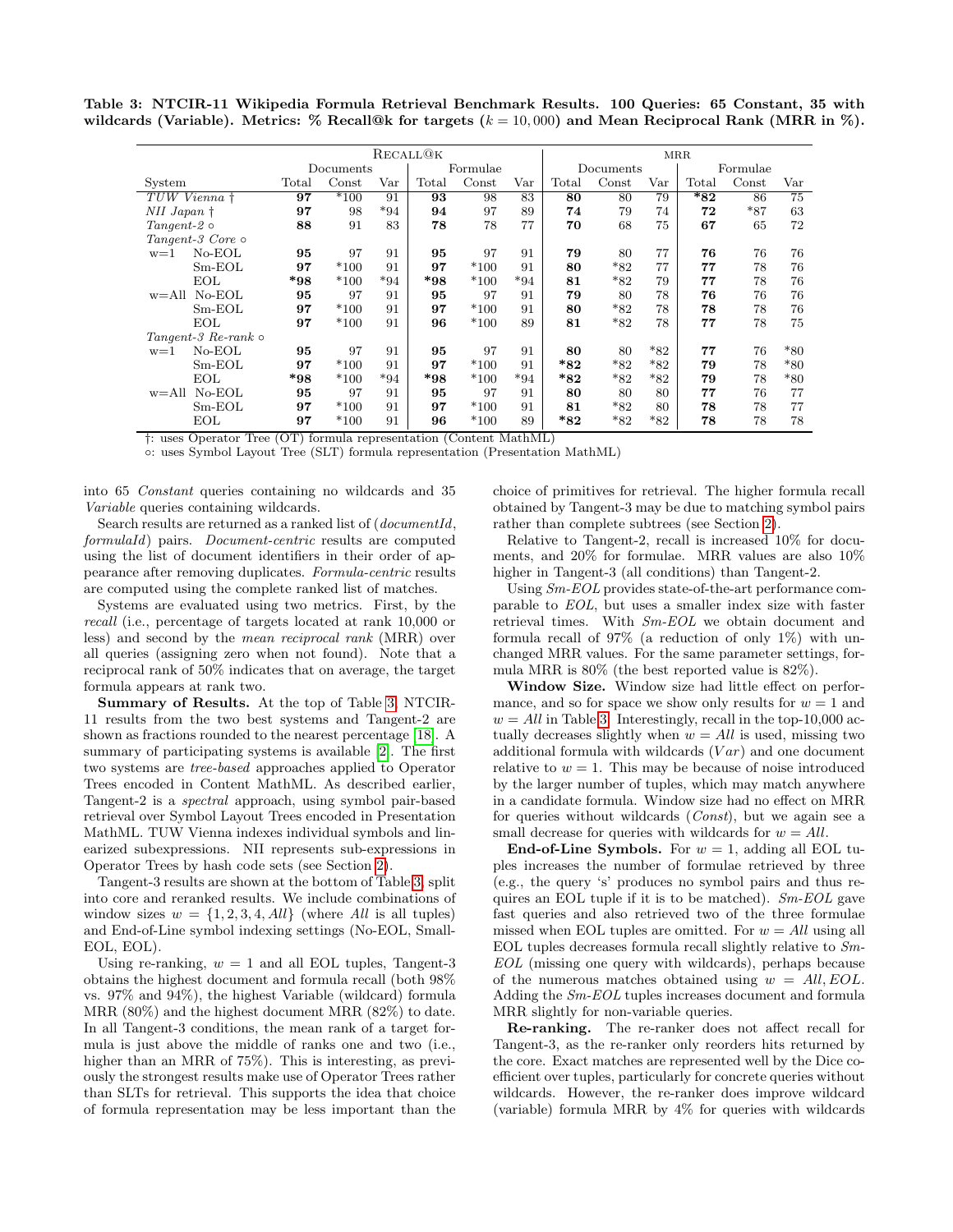<span id="page-8-0"></span>Table 4: Likert Rating  $\mu(\sigma)$  for Top-10 NTCIR-11 Wikipedia Hits (21 participants, 10 queries).

|           | RANK/POSITION IN TOP-10 HITS |            |            |            |            |            |            |            |            |            |
|-----------|------------------------------|------------|------------|------------|------------|------------|------------|------------|------------|------------|
|           |                              |            |            |            |            |            |            |            |            | 10         |
| $w=1$     | 4.54(0.78)                   | 3.79(1.16) | 3.48(1.31) | 3.23(1.30) | 2.83(1.25) | 2.94(1.22) | 2.65(1.19) | 2.78(1.21) | 2.78(1.21) | 2.85(1.25) |
| $w=2$     | 4.54(0.78)                   | 3.71(1.22) | 3.48(1.30) | 3.16(1.28) | 2.90(1.26) | 2.93(1.20) | 2.85(1.25) | 2.57(1.18) | 2.74(1.22) | 2.80(1.13) |
| $w = All$ | 4.54(0.78)                   | 3.78(1.19) | 3.59(1.23) | 3.27(1.16) | 2.98(1.25) | 2.92(1.23) | 2.80(1.17) | 2.98(1.24) | 2.92(1.21) | 2.87(1.17) |
| best      | 4.54(0.79)                   | 4.03(1.07) | 3.75(1.12) | 3.49(1.13) | 3.31(1.20) | 3.15(1.16) | 3.02(1.17) | 2.94(1.17) | 2.85(1.19) | 2.77(1.19) |

for  $w = 1$ , *Sm-EOL*. (80% with re-ranking, vs. 76% without). This is 5% higher than the best previous MRR results for formula MRR (75%).

On average, only 4.16 of the top-10 results (with standard deviation of 2.61) remain in the top-10 after re-ranking by MSS. MSS will not re-order exact or very nearly exact matches, hence constant queries have the same MRR values as the core engine, but the reranker is able to improve MRR values for variable queries where the core implements approximate wildcard handling.

Without re-ranking, the core engine produces comparable results using  $k = 100$ . For the core engine, increasing k produces perfect recall (100%) without substantially increasing query time. The reranker, however, cannot process a large number of results in a reasonable amount of time. The core engine also produces higher document-centric MRR values than the best published results, although limited handling of wildcards causes variable queries to underperform.

We now consider how well MSS-based rankings relate to human perceptions of formula similarity, using the top-10 results from 10 of the NTCIR-11 Benchmark queries.

Human Evaluation: Data. 10 queries were selected using random sampling from the Wikipedia queries. Five contained wildcards, and the other five did not. Some queries were replaced using a new randomly selected query to ensure a diverse set of expression sizes and structures.

To limit the number of hits for participants to evaluate, we chose to consider only  $w = 1, 2$ , and All. We used No-EOL, as none of the queries were a single symbol (the smallest query, Q8 is ' $\alpha(x)$ '), and we wished to observe the effect of window size using actual symbol pairs, without EOL tuples. Using the Wikipedia collection, for the three versions of the core compared  $(w = \{1, 2, All\}, No\text{-}EOL)$ , we applied reranking to the top-100 hits, and then collected the top-10 hits returned by each query for rating.

Evaluation Protocol. Participants completed the study alone in a private, quiet room with a desktop computer running the evaluation interface in a web browser. The web pages provided an overview, followed by a demographic questionnaire, instructions on evaluating hits, and then familiarization trials (10 hits; 5 for each of two queries). After familiarization, participants evaluated hits for the 10 queries, and finally completed an exit questionnaire. Participants were paid \$10 each at the end of their sessions.

Participants rated the similarity of queries to results using a five-point Likert scale (Very Dissimilar, Dissimilar, Neutral, Similar, Very Similar). It has been shown that presenting search results in an ordered list influences relevance assessments [\[7\]](#page-9-26). Instead we presented queries along with each hit in isolation, with query presentation order randomized, and the presentation order for hits was also randomized.

Demographics and Exit Questionnaire. 21 participants (5 female, 16 male) were recruited from the Computing and Science colleges at RIT. Their age distribution was: 18-24 (8), 25-34 (9), 35-44 (1), 45-54 (1), 55-64 (1) and 65- 74 (1). Their highest levels of education completed were: Bachelor's (9), Master's (9), PhD (2), and Professional (1). Their reported areas of specialization were: Computer Science (13), Electrical Engineering (2), Psychology (1), Sociology (1), Mechanical Engineering (1), Computer Engineering (1), Math (1) and Professional Studies (1).

In the post-questionnaire, participants rated the evaluation task as Very Difficult (3), Somewhat Difficult (10), Neutral (6), Somewhat Easy (2) or Very Easy (0). They reported different approaches to assessing similarity. Many considered whether operations and operands were of the same type or if two expressions would evaluate to the same result. Others reported considering similarity primarily based on similar symbols, and shared structure between expressions.

Similarity Rating Results. As seen in Table [4,](#page-8-0) Likert ratings are similar in all conditions. Average ratings increase from the  $5<sup>th</sup>$  to  $1<sup>st</sup>$  hits, and are close to the best obtained in the result pools ('best' in Table [4\)](#page-8-0). On average Top-4 hits have some similarity with the query, with average ratings higher than 'Neutral' (3). For large formulae, strong matches for small subexpressions were sometimes perceived as dissimilar, and exact matches to the query were often rated as 'Similar' (4). Reading large formulae is difficult and may reduce perceived similarity; we wonder if highlighting matches would have increased these ratings.

The top-5 hits are largely identical across conditions (at least 4/5 match) with the exception of query 60:

$$
p = \frac{-x \pm \sqrt{x^* - 4(*) (\frac{*}{*} - y)}}{2 (\frac{-gx^2}{*})}
$$

 $w = All$  returns the best rated hits in the top-5, but  $w =$ {1, 2} return only one of the best-rated matches in the top-5.  $w = All$  generates more tuples for matching, compensating for wildcard pairs not being indexed by matching relationships between more distant symbols.

We produce ideal rankings by pooling top-10 hits and then sorting them by average Likert rating. Relative to this ideal, average nDCG@10 values increase and standard deviations decrease with window size  $(w = 1: 0.87 (0.1); w = 2: 0.88)$  $(0.08); w = All: 0.90 (0.03)$ . Selecting the best window size for each query improves metrics further (oracle: 0.92 (0.02)). Interestingly, the highest nDCG values are obtained for six queries using  $w = 1$ ; the additional symbol pair matches considered for larger window sizes sometimes lead to very scattered matches being returned in the top-k from the core engine, which  $w = 1$  avoids.

Unification works well when most of a candidate matches the query (e.g., as in Table [1\)](#page-2-2). In Tangent-3 all identifiers are unifiable, including greek letters, latin letters, and function names. At times high MSS scores are obtained for candidates with weak Likert ratings due to a large number of unifications, or unifying symbols of different types (e.g.,  $x$ ) with  $\pi$ ). Unifying or matching symbols associated with operators of different types appears to contradict some ratings (e.g.,  $a + b$  and  $a \leq b$  may be perceived as dissimilar, while  $a + b$  and  $a - b$  perceived as similar).

To improve unification and MSS scores, one could expand